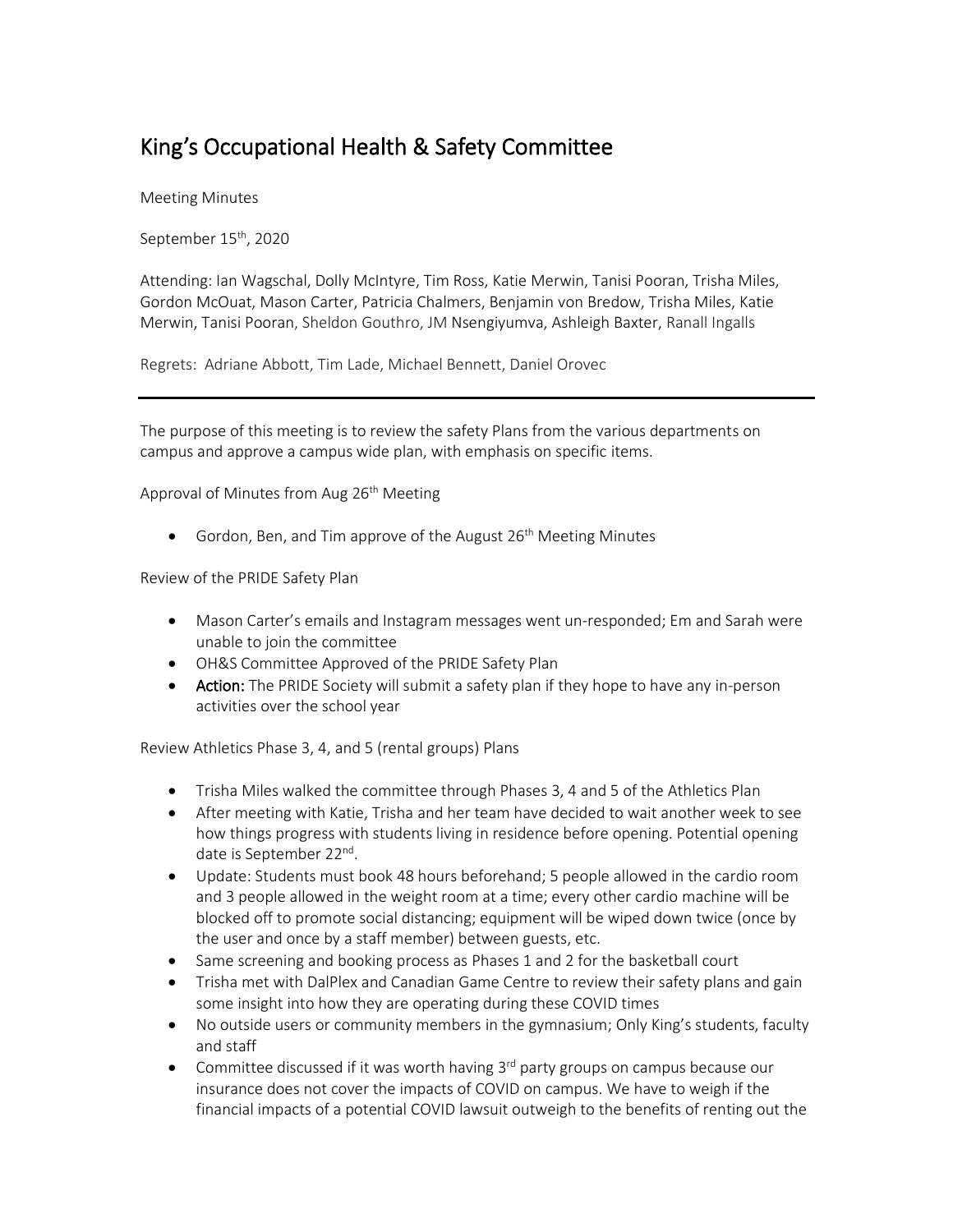spaces externally. It is worth noting that other schools in the HRM are no longer renting out their gymnasiums – so the demand has increased and Trisha is fielding many requests

- OH&S Committee Approved of Phase 3 and 4 of Athletics Safety Plan
- Action: Consider opening windows in the weight room (adding a procedure to open windows and put up fan).
- Action: Trisha to describe why they chose the capacity numbers of 3 and 5 for the weight and cardio rooms within the Athletics Safety Plan
- Action: Trisha to meet with the athletics team, President William Lahey, and the rental groups to discuss Phase 5 of the Athletics Safety Plan

Review Library and Archives Safety Plan

- Patricia Chalmers provided an update from The Library now that school has commenced.
- They are open to Dalhousie students taking King's courses, King's students, faculty and staff; they are only admitting people to the reading room on the mail floor, all study stations are 6 feet apart; students can book ahead for 10:00-1:00pm or 2:00-5:00pm study times, they are also allowing walk-in appointments; Students are met by a staff members who has them sign a declaration form
- Tanisi Pooran's Equity Officer Safety Plan and The Library's Safety Plan do not conflict with one another
- Mason has been receiving many inquiries from students about accessing the library Patricia shared a general email address they contact to book a space and learn more about the library services during COVID.
- The Day Students, who often come into town with their parents, were inquiring about other places that were available for studying in and around campus, specifically between 12:00 and 1:00 pm when the library is closed for cleaning.
- Ashleigh asked about the declaration form, ensuring that students do not have to disclose if they have previously been diagnosed with COVID-19.
- The committee asked if students who live in the same household bubble would be able to study at the same library table. Committee advised against allowing this.
- Action: Patricia to update her staff on the Occupational Health & Safety Committee Meeting

Review Chapel Safety Plan (6B, discuss 4D for future)

- Section 3D (a maximum of 3 singers plus a director may congregate in the Chapel for choral practices) was approved at the last meeting. The Chapel would like to increase this to 8 singers and a leader (9 people at a time). This would allow for a modest, choir program while still respecting the provinces 4m requirements. Paul would like to host evensongs on Wednesday evenings which would be without a congregation but livestreamed.
- Father Ingalls reminded us that some of our students received scholarships for singing and chose King's because they want to sing.
- This was approved by the OH&S Committee Members
- Committee suggested replacing the words 'neutralized' with 'mitigated' when discussing COVID impacts.